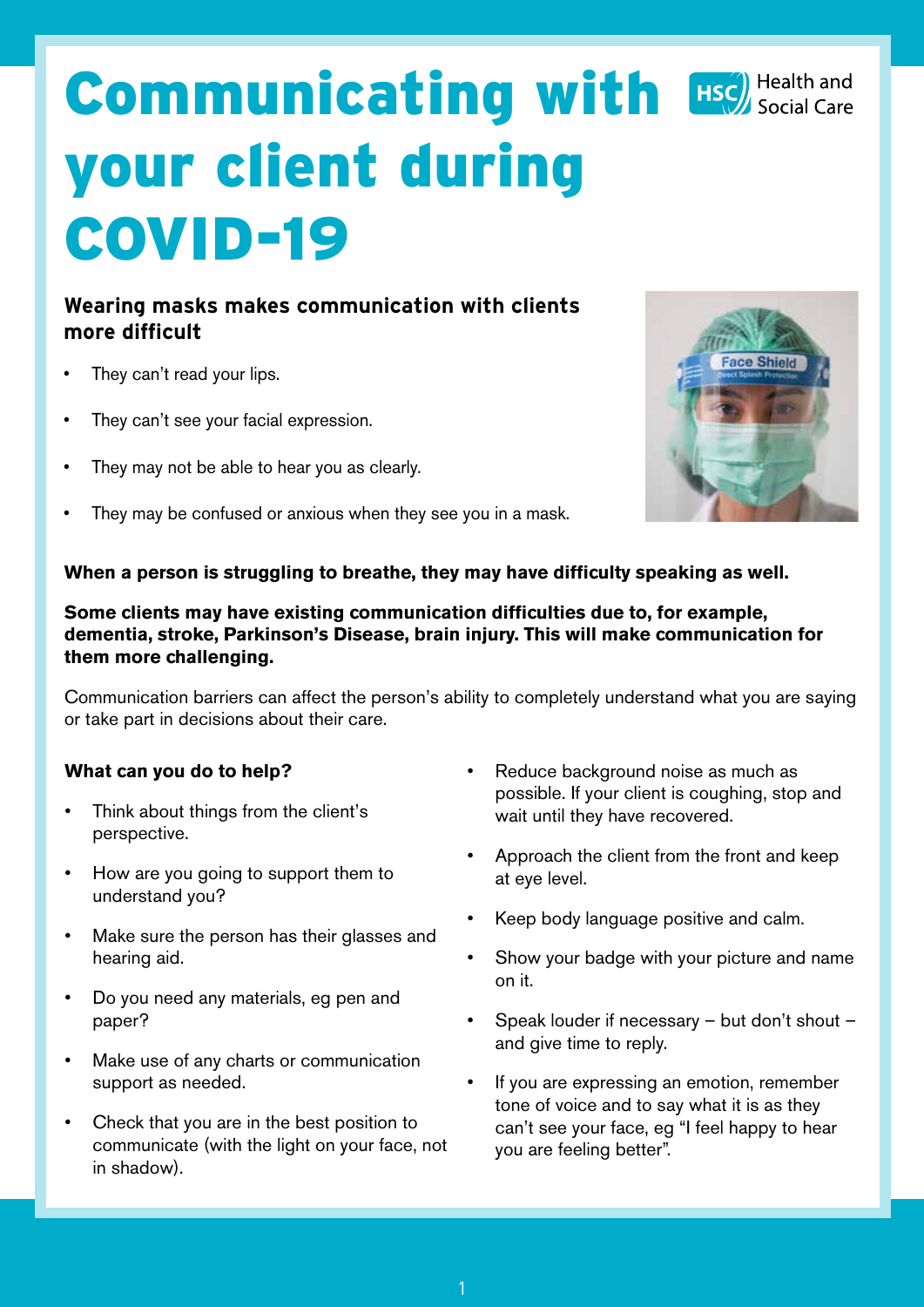

#### 1. Hello, my name is

A friendly face and an understanding of who you are is key to an effective interaction. Write your name and job on your plastic gown or visor with a marker or sticker. Print a picture of yourself and attach it to your gown or apron. This will help your client to know "the person behind the mask'' who is taking care of them.

Tell them who you are every time as it can be hard to know who you are behind the masks.



# 2. Attention

Get your client's full attention before starting to speak. You can do this be by briefly touching the shoulder or arm or making eye contact.





# 3. Try to establish a clear YES/NO signal

Get your client's full attention before starting to speak. You can do this be by briefly touching the shoulder or arm or making eye contact.





# 4. Loud and clear

Speak loudly, slowly and distinctly – like a television presenter. Say key phrases and small chunks of information at once. Check if the client needs or is wearing their hearing aid.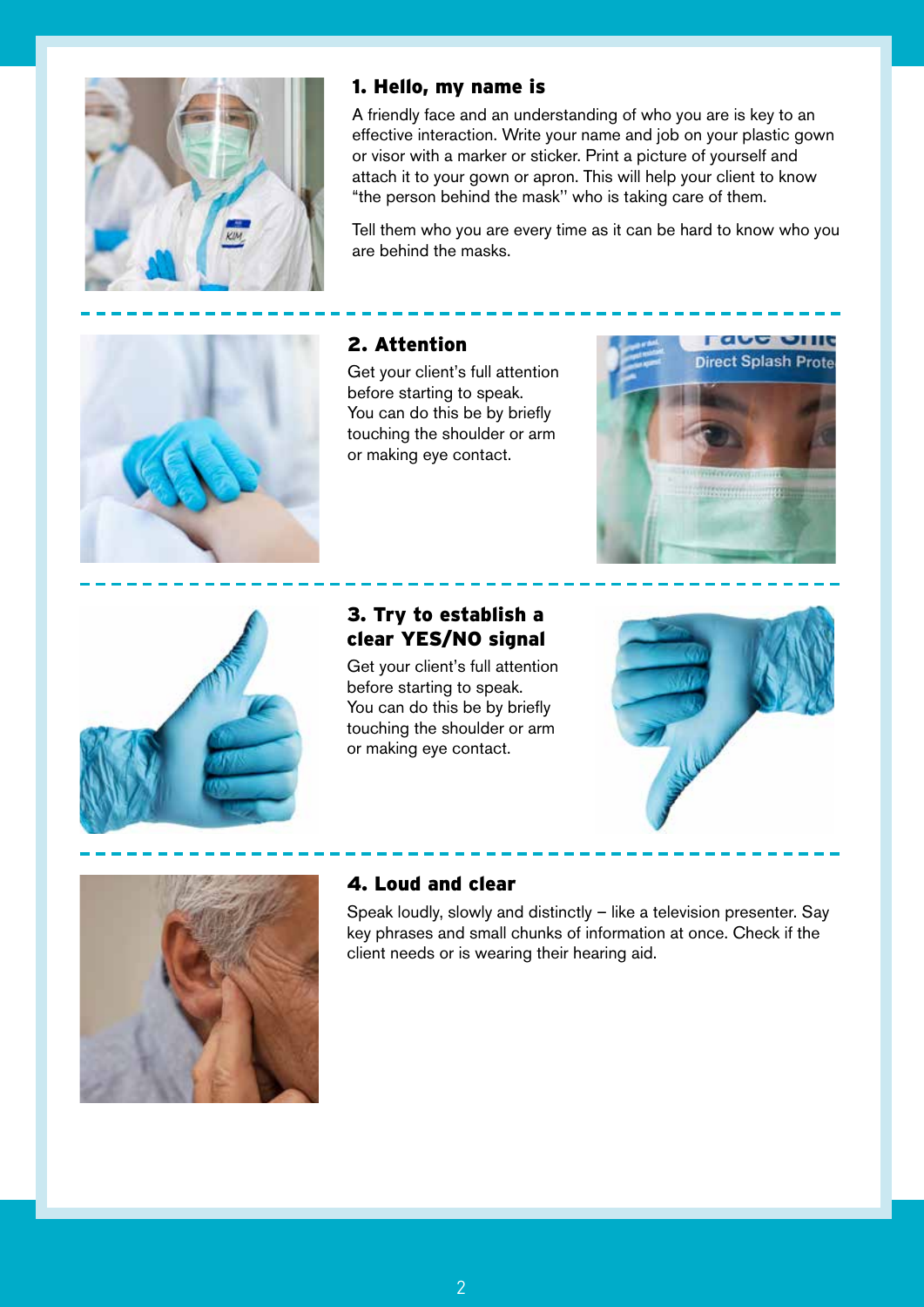

# 5. Seek clarification

Regularly check that the client has understood you while you communicate your message.

If necessary, repeat phrases or re-phrase the sentence to assist the person to understand what you are saying. You may need to come back.



#### 6. Use visual cards\*

Point and gesture.

Write key messages if a client is struggling to hear or understand.

Encourage the client to use a communication board to rate their symptoms of pain, shortness of breath.

# 7. Written word

Consider providing all clients with a notepad and pen to keep at their bedside.

Encourage clients to write questions or responses if they are struggling to speak due to breathing difficulties and wearing of masks.



# 8. Message boards\*

Message boards can allow clients to quickly identify needs or to respond to questions. This may consist of:

- Words, like oxygen, chair, mouth care.
- Phrases, like What will happen next? Please phone my family.
- Picture boards may be preferred by some clients with reduced literacy skills.

Bilingual boards are also available in a range of languages, so that clients can make their needs known in between the availability of interpreter services.

| <b>SUCTION</b>           | <b>WHAT'S MY STATUS?</b> | <b>CALL MY FAMILY</b> | <b>LIGHTS ON/OFF</b> |
|--------------------------|--------------------------|-----------------------|----------------------|
|                          |                          |                       |                      |
| <b>TROUBLE BREATHING</b> | PAIN                     | <b>MEDICINE</b>       | COLD<br>HOT          |
|                          |                          |                       |                      |
| <b>BATHROOM</b>          | <b>REPOSITION</b>        | <b>MOUTH CARE</b>     | <b>LETTER BOARD</b>  |
|                          |                          |                       |                      |
| <b>MAYBE</b>             |                          | <b>DON'T KNOW</b>     | <b>LATER</b>         |

3